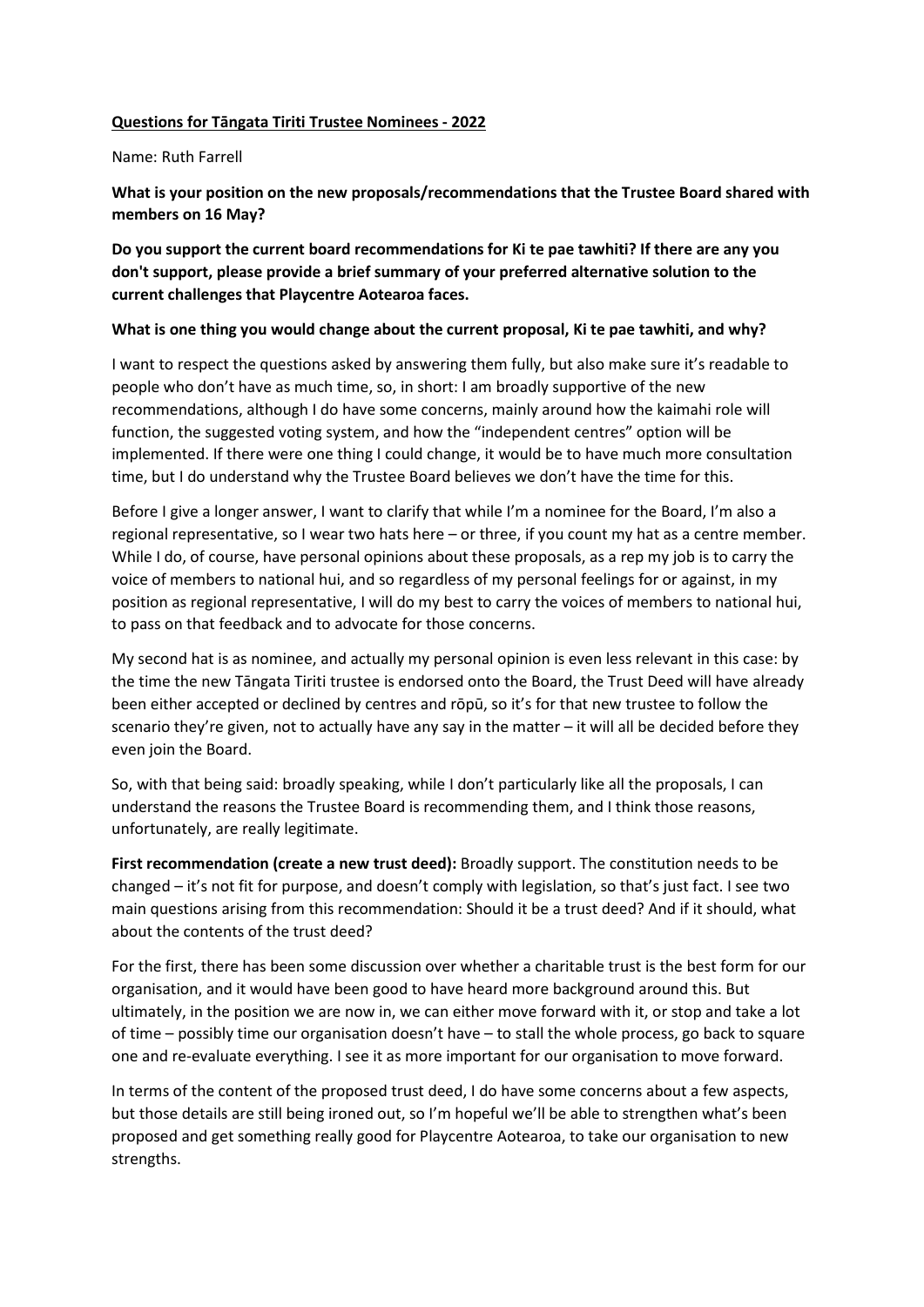**Second recommendation (one vote per whānau):** I have some concerns about the voting system proposed, as I see some weaknesses in this. I do like that it gives the power to the people. However, this needs to be done in a way that's consistently achievable (requiring 60% of all members to vote each time seems like a very high bar); and that doesn't put pressure to vote on members who actually don't care (which could lead to people making hasty or uninformed decisions just because they're told they need to vote).

**Third recommendation (kaimahi appointment):** Broadly support. I strongly hope that salaries will be raised, and I do have concerns about where the kaimahi will come from. But, if the kaimahi role can be implemented, I think this has the potential to be a real bonus for our centres. My main concern with the role (on the assumption that it is implemented as intended), is that the kaimahi might automatically replace the person responsible on every session, which could be a real overall cultural loss.

However, having a kaimahi would take so much pressure off the current persons responsible, and as one of these persons responsible, it would be great to have that pressure reduced. I hate the thought of our centres becoming more teacher-run and less parent-run, but to be absolutely realistic, this is already happening at a large number of centres, anyway.

So: I have concerns, about finding staff, about what those staff will do, about the impact on our centres. But I believe the potential benefits – reduced admin for our members, less worry and pressure, and more compliance of all those little bits and pieces that as members we might unintentionally let slip through the tracks – will, if the rest is done well, outweigh the negatives.

**Fourth recommendation (whānau still responsible for running sessions):** This I whole-heartedly support! This, to me, is what Playcentre is about – us, as the best and first teachers of our tamariki, coming together to make our children's and other children's time at Playcentre a loving, highquality, play-filled, learning-filled experience.

**Fifth recommendation (assets centralised):** I do understand the worries people have about losing control of their finances, but I actually overall think, with the features that have been proposed like funds tagged, that this will be fine. While this is a new approach to finances in our organisation, it doesn't seem like a wholly untested approach in other, similar, organisations. I do think there will be some annoyance with having an extra step to take, and no doubt some teething issues when it's first implemented. But, again, I can understand the reasons behind the proposal, and I think it makes sense – as long as provisions are made such as ensuring there are small and more available budgets for centres, not locking centres in to all buying the same thing from the same place (allowing for different needs for different centres), and importantly, making sure those initial funds are well tagged and allowed to be used for those centres. If all that can be carried out, it sounds like a wellreasoned approach to me.

I care about Playcentre Aotearoa, and there are many centres struggling. I hear the concerns of centres that they might lose some of their hard-earned funds, but with tagging, that shouldn't happen. To me, one great benefit of this is that it will really help those struggling centres trying to stay afloat. When you look at what is best for Playcentre Aotearoa – for all those centres, in all areas – then this option, which prioritises looking after the struggling centres and ensuring more funding for all – does seem like a reasonable approach to me. It's not nice to think of "losing control" of our finances, but ultimately, if you look at the organisation as a whole – at what's best for *all* centres, across our organisation – I do think this model will work out for the best.